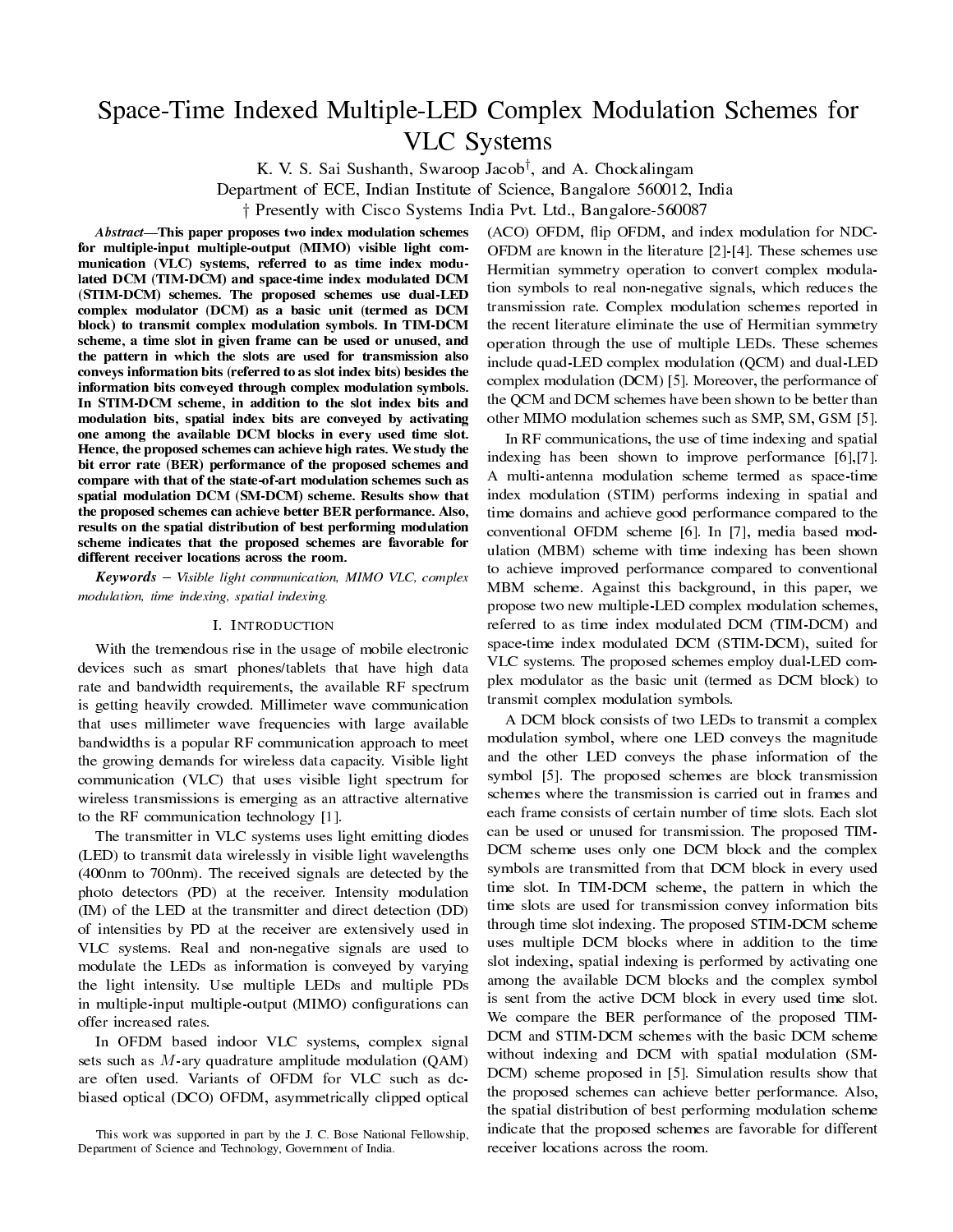

Fig. 1. (a) Geometric setup of a typical indoor MIMO VLC system. (b) LOS channel between *j*th LED and *i*th PD.

# II. INDOOR MIMO VLC SYSTEM MODEL

Consider an indoor MIMO VLC system inside a room of size 5m*×*5m*×*3.5m as shown in Fig. 1(a). The transmitter consists of  $n_t$  LEDs located in the transmitter plane which is 0.5m below the ceiling. LEDs convert the data stream in the electrical domain to optical domain. Assume that each LED emits unpolarized white light with Lambertian radiation pattern. In a given channel use, each LED emits light with certain intensity based on the MIMO modulation scheme used. Let  $x_j$  denotes the light intensity emitted by the *j*th LED so that the  $n_t \times 1$  transmit signal vector **x** is  $\mathbf{x} = [x_1 \ x_2 \ \cdots \ x_{n_t}]^T$ . The receiver consists of  $n_r$  PDs that are placed on a table located at 0.8m above the ground. The PDs receive the optical signals and convert them to electrical domain to detect the transmitted data. The line-of-sight (LOS) channel gain between the *j*th LED and *i*th PD, denoted by  $h_{ij}$ , can be calculated as (see Fig. 1(b)):

$$
h_{ij} = \frac{m+1}{2\pi} \cos^m \phi_{ij} \cos \theta_{ij} \frac{A}{d_{ij}^2} \text{rect}\Big(\frac{\theta_{ij}}{FOV}\Big), \qquad (1)
$$

where *ϕij* is the angle of emergence for *j*th LED with respect to its normal,  $\theta_{ij}$  is the angle of incidence at the *i*th PD,  $d_{ij}$ is the LOS distance between *j*th LED and *i*th PD, *m* is the mode number of the radiating lobe given by  $m = \frac{-\ln(2)}{\ln \cos \Phi_1}$ , A is the area of the PD, FOV is the field-of-view of the  $\overline{P}$ , and  $\text{rect}(x) = 1$ , if  $|x| \leq 1$ , and  $\text{rect}(x) = 0$ , if  $|x| > 1$ ,  $\Phi_{\frac{1}{2}}$  is the half-power semi-angle of the LEDs. The  $n_r \times n_t$  MIMO channel matrix **H** is given by

$$
\mathbf{H} = \begin{bmatrix} h_{11} & h_{12} & h_{13} & \cdots & h_{1n_t} \\ h_{21} & h_{22} & h_{23} & \cdots & h_{2n_t} \\ \vdots & \vdots & & \vdots \\ h_{n_r1} & h_{n_r2} & h_{n_r3} & \cdots & h_{n_rn_t} \end{bmatrix} .
$$
 (2)

At the receiver, in the electrical domain, the received signal vector of dimension  $n_r \times 1$  is given by

$$
y = aHx + z,\t\t(3)
$$

where **z** is the noise vector of dimension  $n_r \times 1$ , **x** is the transmit signal vector, and *a* is the responsivity of the PD (in Amp/Watt). The transmit signal vector **x** consists of optical intensity values that are determined based on the modulation scheme used. Each element in the noise vector **z** is the sum of received thermal noise and noise due to ambient light, and is modeled as i.i.d. real AWGN with zero mean and variance  $\sigma^2$ . The average received SNR in the electrical domain is given

by  $\overline{\gamma} = \frac{a^2}{\sigma^2 n}$  $rac{a^2}{\sigma^2 n_r} \sum_{r=1}^{n_r}$  $\sum_{i=1}^{n} \mathbb{E}\{(\mathbf{H}_i \mathbf{x})^2\}$  where  $\mathbb{E}\{\cdot\}$  is the expectation operator and the expectation is w.r.t. the signal vector **x**, and *∥.∥* is the Euclidean norm operator.

# A. Normalized minimum Euclidean distance metric

For a given **H** and the the transmit signal set  $\mathbb{S}_{T_x}$ , let  $\mathbb{S}_{R_x}$  ${Hx_1, Hx_2, \cdots, Hx_L}$  denote the received signal set in the absence of noise. The vectors in  $\mathbb{S}_{Rx}$  are normalized by the average received signal power to get normalized received signal set  $\widetilde{\mathbb{S}}_{\text{Rx}} = {\{\tilde{\mathbf{y}}_1, \tilde{\mathbf{y}}_2, \cdots, \tilde{\mathbf{y}}_L\}}$ , where  $\tilde{\mathbf{y}}_i = \frac{\mathbf{Hx}_i}{\sqrt{\frac{1}{Ln_r} \sum_{i=1}^L ||\mathbf{Hx}_i||^2}}$ . The minimum Euclidean distance of the normalized received signal set is

$$
\tilde{d}_{\min,\mathbf{H}} = \min_{\tilde{\mathbf{y}}_i, \tilde{\mathbf{y}}_j \in \tilde{\mathbb{S}}_{\text{Rx}}, i \neq j} \|\tilde{\mathbf{y}}_i - \tilde{\mathbf{y}}_j\|.
$$
 (4)

The relative performance of the modulation schemes in the high SNR regime can be evaluated using  $\tilde{d}_{\min,\mathbf{H}}$ . Let  $\mathbb{S}_{\text{Tx}}^{(1)}$  and  $\mathbb{S}_{\tau_{\mathbf{x}}}^{\scriptscriptstyle(2)}$  denote the signal sets of two different modulation schemes, and let  $\tilde{d}_{\min,\text{H}}^{(1)}$  and  $\tilde{d}_{\min,\text{H}}^{(2)}$  denote their corresponding normalized minimum Euclidean distances, for a given **H**. In the high SNR regime, if  $\tilde{d}^{(0)}_{\min,\mathbf{H}} > \tilde{d}^{(2)}_{\min,\mathbf{H}}$ , then the BER performance of modulation scheme with signal set  $\mathbb{S}_{T_x}^{(1)}$  will be better than that of the scheme with  $\mathbb{S}_{T_x}^{\infty}$ . Also, the SNR gap between the BER performance of the two modulation schemes in the high SNR regime is given by  $20 \log \left( \tilde{d}_{\min,\mathbf{H}}^{(1)} / \tilde{d}_{\min,\mathbf{H}}^{(2)} \right)$ .

## B. DCM scheme

DCM scheme in [5] uses two LEDs to implement a complex modulator unit suited for VLC. It exploits the polar representation of complex numbers to transmit complex modulation symbols. One LED conveys the magnitude and the other LED conveys the phase of a complex symbol. The complex modulation symbol *s* can be written in the form

$$
s = re^{j\phi},\tag{5}
$$

where  $r = |s|, r \in \mathbb{R}^+$ , and  $\phi = \angle s, \phi \in [0, 2\pi)$ . One LED emits intensity value *r* and the other LED emits intensity value  $φ$ . Hence, the  $2 \times 1$  dimension transmit vector **x** is given by  $\mathbf{x} = [r \quad \phi]^T$ . The proposed modulation schemes (presented in the next section) use DCM blocks for signaling complex modulation symbols.

#### III. PROPOSED MODULATION SCHEMES

In this section, we present the proposed TIM-DCM and STIM-DCM schemes using DCM as the basic building block.

### A. Time index modulated DCM (TIM-DCM) scheme

The transmitter of the proposed TIM-DCM scheme is shown in Fig. 2. It consists of a DCM block that uses two LEDs to transmit complex modulation symbols. In TIM-DCM, transmission is carried out in frames. Each frame consists of *N* time slots (i.e, *N* channel uses). Out of these *N* slots, only *k* slots are used for transmission of complex modulation symbols using the DCM block. These slots are called as active slots. The remaining  $N - k$  slots are called as inactive slots during which the DCM block remains silent (i.e, the two LEDs will remain OFF). There are  $\binom{N}{k}$  ways of choosing which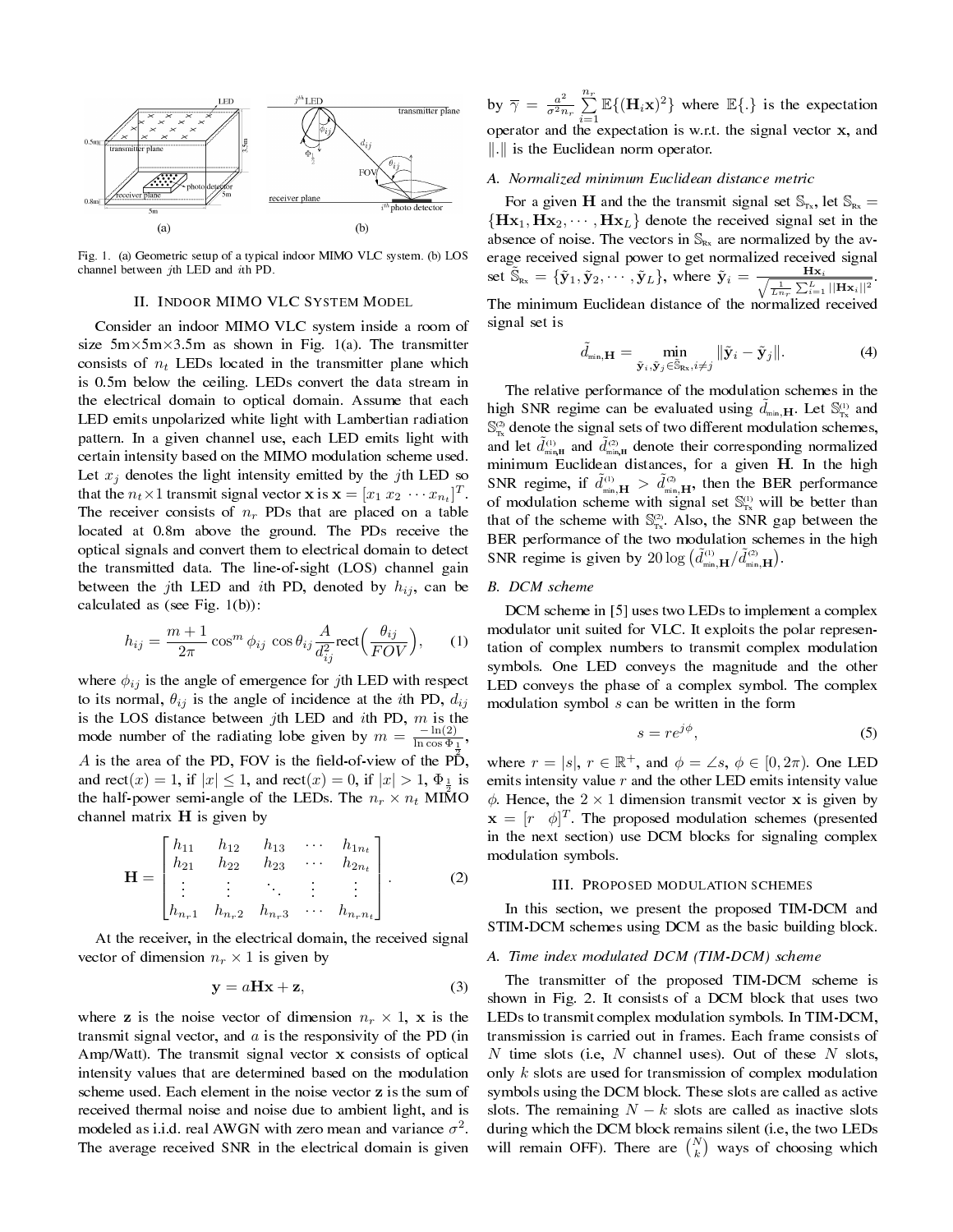

Fig. 2. Proposed TIM-DCM transmitter.

*k* slots are active and which *N − k* slots are inactive. Let a given realization of active/inactive status of *N* slots in a frame be called as 'slot activation pattern (SAP)'. There are  $\binom{N}{k}$  possible SAPs out of which  $2^{\lfloor \log_2 \binom{N}{k} \rfloor}$  SAPs are used for slot indexing and are conveyed by  $\lfloor \log_2 {N \choose k} \rfloor$  slot index bits. In each active time slot, a complex modulation symbol chosen from the  $M$ -ary modulation alphabet  $M$  is transmitted by the DCM block. As  $\log_2 M$  bits are used to choose a modulation symbol,  $k \log_2 M$  information bits are used to choose *k* complex symbols for transmission in *k* active slots. Hence,  $\lfloor \log_2 {\binom{N}{k}} \rfloor + k \log_2{M}$  information bits are transmitted in a frame. The achieved rate of TIM-DCM scheme, therefore, is given by

$$
\eta_{\text{lim-dcm}} = \frac{1}{N} \left\{ \underbrace{\left\lfloor \log_2 \binom{N}{k} \right\rfloor}_{slot\ index\ bits} + \underbrace{k \log_2 M}_{modulation\ bits} \right\} \text{ bpcu.}
$$
 (6)

The transmit signal vector **x** of TIM-DCM is of size  $2N \times 1$ and consists of the intensity values emitted by the two LEDs in the DCM block in *N* slots of the frame.

*Example:* Let  $N = 5$ ,  $k = 4$ , and 4-QAM be the modulation alphabet. Here,  $\binom{N}{k} = \binom{5}{4} = 5$  possible SAPs are:

 $[1\ 1\ 1\ 1\ 0], [1\ 1\ 1\ 1\ 0], [1\ 1\ 1\ 1], [1\ 0\ 1\ 1\ 1], [0\ 1\ 1\ 1\ 1],$ where the 1's indicate the locations of the active time slots and the 0's indicate the locations of inactive time slots. Out of the 5 possible SAPs, the first four SAPs are used for slot indexing to convey 2 information bits. In this system, 10 information bits are transmitted per frame and the achieved rate is 2 bpcu. Let 1000100110 be the input bit sequence to be transmitted. The first two bits (i.e, 10) are slot index bits and [1 0 1 1 1] is the SAP. The remaining 8 bits are used to choose symbols  $-1 + j$ ,  $1 + j$ ,  $-1 - j$ , and  $1 + j$ , with 2 bits being used to chose each symbol. These four complex symbols are transmitted in the four active slots using the DCM block. Hence, the  $10 \times 1$  transmit signal vector for this example is **x** =  $[\sqrt{2}, 3\pi/4, 0, 0, \sqrt{2}, \pi/4, \sqrt{2}, 5\pi/4, \sqrt{2}, \pi/4]^T$ .

Let **H** be the  $n_r \times 2$  size channel gain matrix computed by following the system model described in Sec. II. As the transmission occurs in frames consisting of *N* channel uses, the equivalent channel gain matrix in TIM-DCM scheme  $(\mathbf{H}_{eq})$  is a block diagonal matrix of size  $Nn_r \times 2N$ , where each block diagonal element is the channel gain matrix **H**. The received signal vector **y** of size  $Nn_r \times 1$  at the receiver is given by

$$
\mathbf{y} = a\mathbf{H}_{eq}\mathbf{x} + \mathbf{z},\tag{7}
$$

where **z** is noise vector of size  $Nn_r \times 1$ ,  $\mathbf{z} \sim \mathcal{N}(0, \sigma^2 I_N)$ , and **x** is the TIM-DCM transmit signal vector of size  $2N \times 1$ . Assuming that **H***eq* is known at the receiver, the maximum likelihood (ML) estimate of the transmit vector is given by

$$
\hat{\mathbf{x}}_{\text{ML}} = \underset{\mathbf{x} \in \mathbb{S}_{\text{TIM-DCM}}}{\text{argmin}} ||\mathbf{y} - a\mathbf{H}_{eq}\mathbf{x}||^2. \tag{8}
$$

where  $\mathbb{S}_{\text{TM-DCM}}$  is the transmit signal set of TIM-DCM scheme. The detected signal vector  $\hat{\mathbf{x}}_{ML}$  is demapped to recover the information bits.

# B. Space-time index modulated DCM (STIM-DCM) scheme

Here, we shall construct the STIM-DCM scheme by extending the TIM-DCM scheme to include multiple DCM blocks. The transmitter of the proposed STIM-DCM scheme is shown in Fig. 3. It consists of  $n_t$  LEDs, where  $n_t = 2^q$  and *q* is an integer  $\geq 2$ . The  $n_t$  LEDs are grouped into  $n_p = \frac{n_t}{2}$ DCM blocks, each with two LEDs. In STIM-DCM scheme, in additional to the indexing of the time slots, spatial indexing of the DCM blocks is performed during the active time slots to transmit additional information bits. During the active time slot, a complex modulation symbol chosen from *M*-ary modulation alphabet M is transmitted from one among the *n<sup>p</sup>* DCM blocks and the remaining DCM blocks will remain OFF. Thus, in a active time slot,  $\log_2 M$  information bits are used to choose a complex symbol and  $\log_2 n_p$  information bits are used to determine the index of active DCM block that transmits the complex symbol. During the inactive time slot, all the DCM blocks will be OFF (i.e., LEDs emit with zero intensity level). Hence, in a given frame,  $\lfloor \log_2 {N \choose k} \rfloor$  information bits are used as slot index bits,  $k \log_2 M$  bits are used as modulation bits, and  $k \log_2 n_p$  bits are used as spatial index bits. The achieved rate of STIM-DCM scheme is given by

$$
\eta_{\text{stim-dem}} = \frac{1}{N} \left\{ \underbrace{\left\lfloor \log_2 \binom{N}{k} \right\rfloor}_{\text{slot index bits}} + \underbrace{\underbrace{k \log_2 n_p}_{\text{spatial index bits}} + \underbrace{k \log_2 M}_{\text{modulation bits}} \right\} \text{ bpcu.}
$$
 (9)

The transmit signal vector **x** of STIM-DCM scheme is of size  $Nn_t \times 1$  and consists of the intensity values emitted by the *n<sup>t</sup>* LEDs in *N* slots of the frame.

*Example:* Let  $n_p = 2$ ,  $N = 4$ ,  $k = 3$ , and 4-QAM be the modulation alphabet. Here,  $\binom{N}{k} = \binom{4}{3} = 4$  possible SAPs are:  $[1\ 1\ 1\ 0]$ ,  $[1\ 1\ 0\ 1]$ ,  $[1\ 0\ 1\ 1]$ ,  $[0\ 1\ 1\ 1]$ . In this system, 11 information bits are transmitted per frame and the achieved rate is  $(11/4) = 2.75$  bpcu. Let 01110001001 be the input bit sequence to be transmitted. The first two bits (i.e., 01) are slot index bits and  $[1\ 1\ 0\ 1]$  is the SAP. The next 6 bits (i.e., 110001) are used to choose symbols  $1-j$ ,  $-1+j$ , and  $1+j$ , with 2 bits being used to chose each symbol. The remaining 3 bits (i.e., 001) are used to determine the index of active DCM blocks that transmits the complex symbols. In the first and second time slots, DCM Block 1 transmits the symbols  $1 - i$ and *−*1 + *j*, whereas the DCM Block 2 remains OFF. In the third slot, both the DCM blocks are OFF. In the fourth slot, DCM Block 2 transmits  $1+j$ , whereas DCM Block 1 remains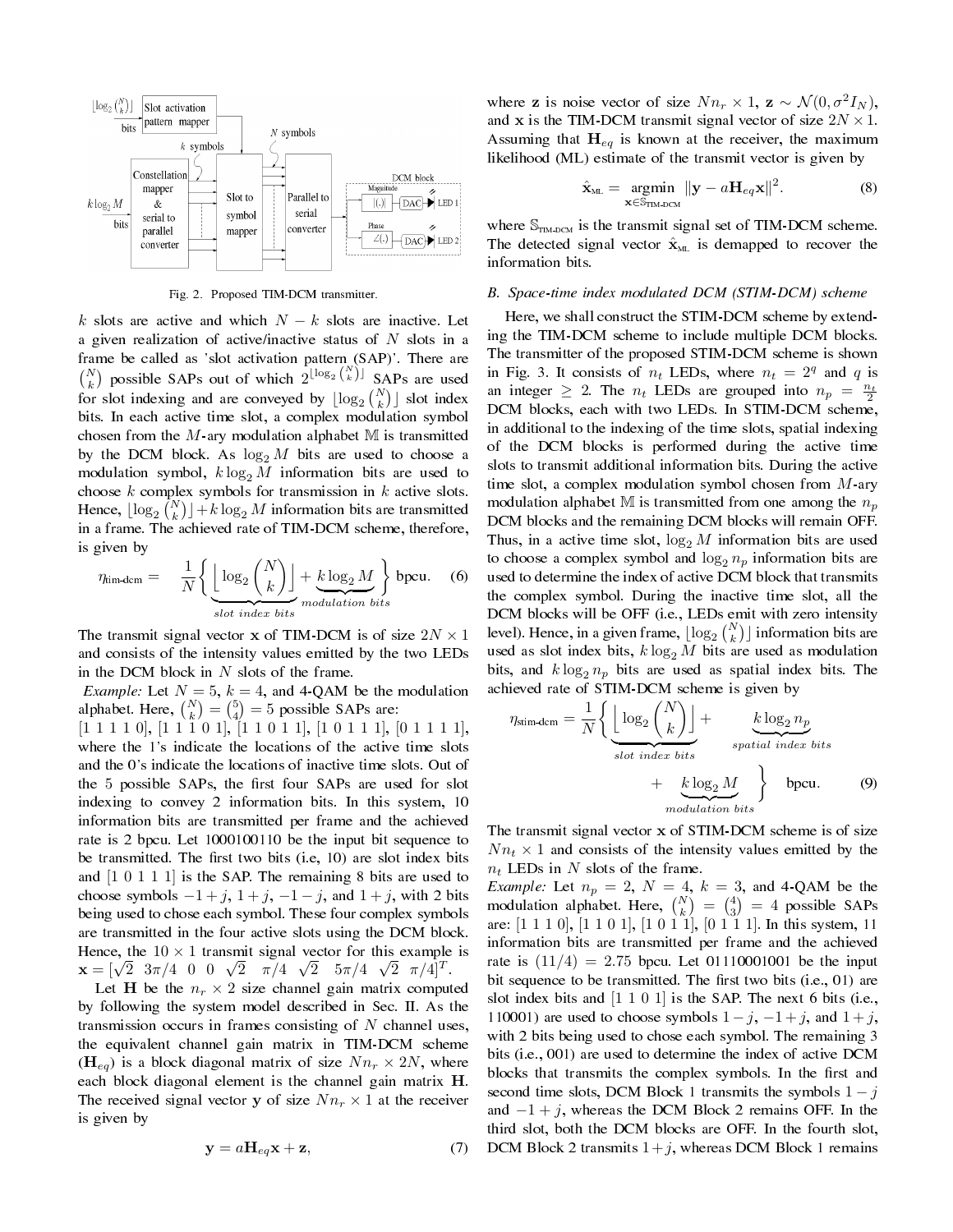



| <b>Room</b>  | Length $\times$ Width $\times$ Height | $5m \times 5m \times 3.5m$ |  |
|--------------|---------------------------------------|----------------------------|--|
| $2 \times 4$ | No. of LEDs $(n_t)$                   | 2                          |  |
| system       | Height from the floor                 | 3m                         |  |
| transmitter  | Mode number $(m)$                     |                            |  |
|              | $d_{tx}$                              | 3m                         |  |
| $4 \times 4$ | No. of LEDs $(n_t)$                   | 4                          |  |
| system       | Height from the floor                 | 3m                         |  |
| transmitter  | Mode number $(m)$                     |                            |  |
|              | $d_{tx}$                              | $\overline{3m}$            |  |
| $2 \times 4$ | No. of PDs $(n_r)$                    | 4                          |  |
| and          | Height from the floor                 | 0.8 <sub>m</sub>           |  |
| $4 \times 4$ | Responsivity of PD $(a)$              | 0.4 Ampere/Watt            |  |
| system       | Field-of-view (FOV)                   | $85^\circ$                 |  |
| receiver     | $d_{rx}$                              | 0.1 <sub>m</sub>           |  |

TABLE I SYSTEM PARAMETERS FOR DIFFERENT CONFIGURATIONS OF INDOOR MIMO VLC SYSTEM.



Fig. 4. Arrangement of (a) LEDs in  $4 \times 4$  system, (b) LEDs in  $2 \times 4$  system, and (c) PDs in  $2 \times 4$  and  $4 \times 4$  systems.

OFF. Hence, the  $16 \times 1$  transmit signal vector for this example is

$$
\mathbf{x} = [\sqrt{2} \quad 7\pi/4 \quad 0 \quad 0 \quad \sqrt{2} \quad 3\pi/4 \quad 0 \quad 0 \quad 0 \quad 0 \quad 0 \quad 0 \quad 0 \quad 0 \quad \sqrt{2} \quad 5\pi/4]^T.
$$

The equivalent channel gain matrix **H***eq* in STIM-DCM is a  $Nn_r \times Nn_t$  size block diagonal matrix in which each block diagonal element is the  $n_r \times n_t$  size channel gain matrix **H** computed by following the system model described in Sec. II.

#### IV. RESULTS AND DISCUSSIONS

In this section, we present the BER performance and spatial performance results of the proposed TIM-DCM and STIM-DCM schemes. We compare the BER performance results of the proposed TIM-DCM scheme with that of the DCM scheme, and the results of the proposed STIM-DCM scheme with that of the SM-DCM scheme in [5]. We consider 2*×*4 and  $4 \times 4$  MIMO configurations. TIM-DCM and DCM schemes using one DCM block in  $2 \times 4$  MIMO configuration, and



Fig. 5. BER vs SNR performance comparison between the proposed TIM-DCM scheme and the DCM scheme at 2 bpcu.



Fig. 6. BER vs SNR performance comparison between the proposed STIM-DCM scheme and the SM-DCM scheme at 2 bpcu.

STIM-DCM and SM-DCM schemes with  $n_p = 2$  (i.e., two DCM blocks) in  $4 \times 4$  MIMO configuration are considered. The positions of LEDs and PDs in  $2 \times 4$  and  $4 \times 4$  MIMO configurations are shown in Fig. 4. Table I shows the system parameters used in the simulation. The receiver is located at the center of the room on the receiver plane (i.e., on a table located 0.8m above the ground) and ML detection is used at the receiver. The spatial distribution of best performing modulation scheme based on the minimum euclidean distance metric is also presented.

BER vs SNR performance: We present the BER performance of the proposed modulation schemes obtained through simulation. Figure 5 shows the BER performance comparison of various configurations of the proposed TIM-DCM scheme and the DCM scheme at 2 bpcu. TIM-DCM scheme with three different configurations are considered: (i)  $N = 4$  and  $k = 3$ , (ii)  $N = 6$  and  $k = 5$ , and (iii)  $N = 8$  and  $k = 6$ . 4-QAM is used as the modulation alphabet in DCM scheme and all the three configurations of TIM-DCM scheme. At 10<sup>−5</sup> BER, the proposed TIM-DCM schemed with configurations (i) and